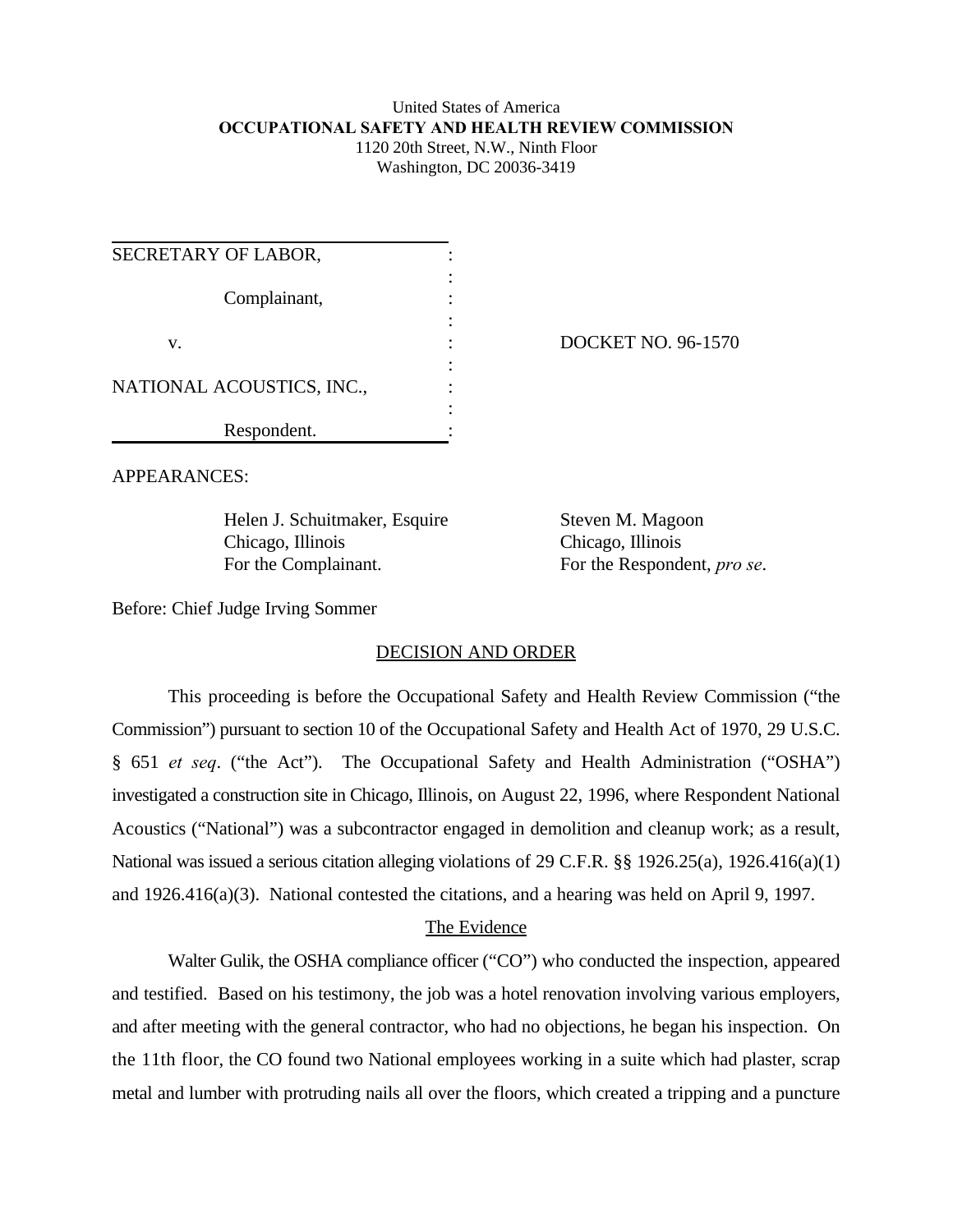hazard; in addition, the electrical boxes and outlets were pulled out of the walls and electrical wires were hanging from upper levels, and although the CO initially assumed the electricity was off he discovered upon using a tracer it was on, and the employees were getting within 1 to 2 feet of the 110-volt circuitry. The CO said the circuitry had exposed wires, like those shown in C-1, a photo he took, that an employee contacting a live wire could have received an electrical burn or even a lethal shock, and that the general contractor told him the power had not been turned off to avoid disrupting the hotel residents; the CO also said that Tom Williams, National's foreman, terminated the work in the suite upon being advised of the hazards, and that when he returned the next day most of the electrical problems had been resolved by the general and the electrical contractor. (Tr. 5-25).

 Steve Magoon, National's president, also appeared and testified. Pursuant to his testimony, the general contractor gave National a list of the rooms in which it was to work each day, and the work in the subject suite involved tearing down walls and then removing the debris; the walls were torn down with crow bars and sledge hammers and the debris was removed by filling dumpsters, taking them downstairs and emptying them, and then bringing them back upstairs. Magoon said debris removal was part of the job and that an employee of the general contractor had told him the electricity would be off in the rooms in which his company would be working; he also said he did not know the electricity was on and that National had not checked it as it had relied on the general contractor. Magoon stated National had been in business 37 years and had had no prior violations, and that it gave its workers safety training and was very concerned about safety. (Tr. 27-39).

### Citation 1 Item 1

This item alleges that the floors of the suite where the employees were working were littered with debris, including scrap lumber with protruding nails, in violation of 29 C.F.R. 1926.25(a). That standard provides as follows:

During the course of construction, alteration, or repairs, form and scrap lumber with protruding nails, and all other debris, shall be kept cleared from work areas, passageways, and stairs, in and around buildings or other structures.

The record plainly shows there was scrap lumber with protruding nails and other debris on the floors of the suite in which National's employees were working when the CO observed them. However, as Steve Magoon testified, the job in the suite involved tearing down walls and then removing the debris which, in my view, would necessarily have resulted in debris being on the floors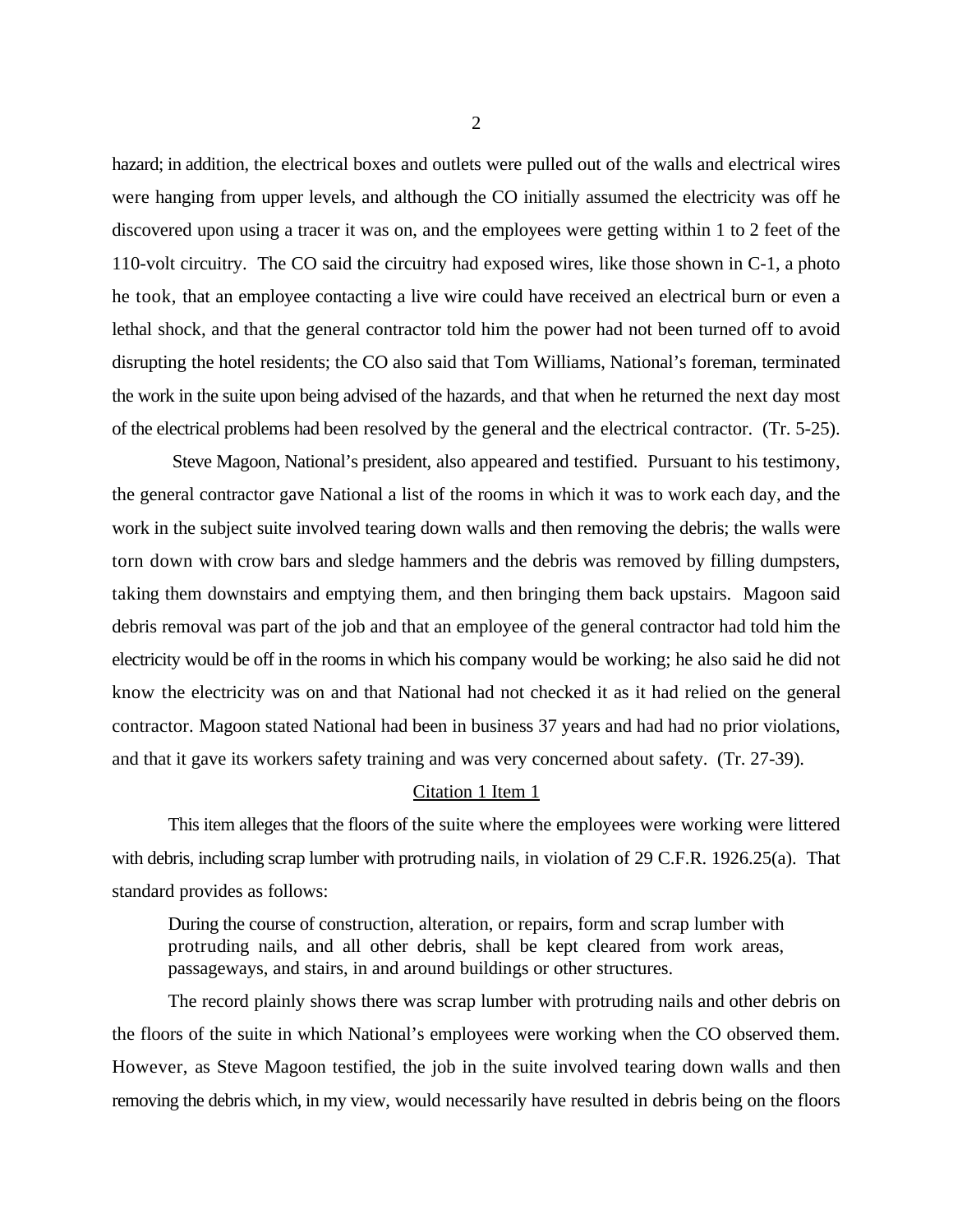at least temporarily. Further, the CO himself testified he was not sure what the employees were doing when he was there but that they were bending down and picking things up and that they could have been cleaning up the debris; he also testified he was concentrating on the electrical hazards and that while he did not recall any dumpsters in the suite there could have been some on the premises. (Tr. 10-11; 17-21; 24). Based on the record, I conclude that the Secretary has not met her burden of proving the alleged violation. This item is accordingly vacated.

## Citation 1 Items 2-3

Item 2 alleges that the employees were permitted to work in proximity to energized power circuits and were not protected against electric shock, in violation of 29 C.F.R. 1926.416(a)(1), which states as follows:

No employer shall permit an employee to work in such proximity to any part of an electric power circuit that the employee could contact the electric power circuit in the course of work, unless the employee is protected against electric shock by deenergizing the circuit and grounding it or by guarding it effectively by insulation or other means.

Item 3 alleges that the employees were working in close proximity to open junction boxes, uncovered wall outlets and dangling wires and that National did not ascertain whether the condition presented a hazard before permitting the work, in violation of 29 C.F.R. 1926.416(a)(3), which provides in pertinent part as follows:

Before work is begun the employer shall ascertain by inquiry or direct observation, or by instruments, whether any part of an energized electric power circuit, exposed or concealed, is so located that the performance of the work may bring any person, tool, or machine into physical or electrical contact with the electric power circuit.

The CO's testimony, which National did not rebut, establishes the alleged conditions.<sup>1</sup> However, as noted above, Steve Magoon testified as to his lack of knowledge of the hazard and as to his belief, based on what an employee of the general contractor told him, that the electricity in the rooms in which his employees would be working would be turned off. Although employers are generally held responsible under the Act for protecting their own employees, the employer of an exposed employee may defend against an alleged violation by demonstrating what is known as the

<sup>&</sup>lt;sup>1</sup>In reaching this conclusion, I have considered R-1, a letter from the hotel's management company stating it was unaware of any exposed circuitry or other unsafe conditions at the project.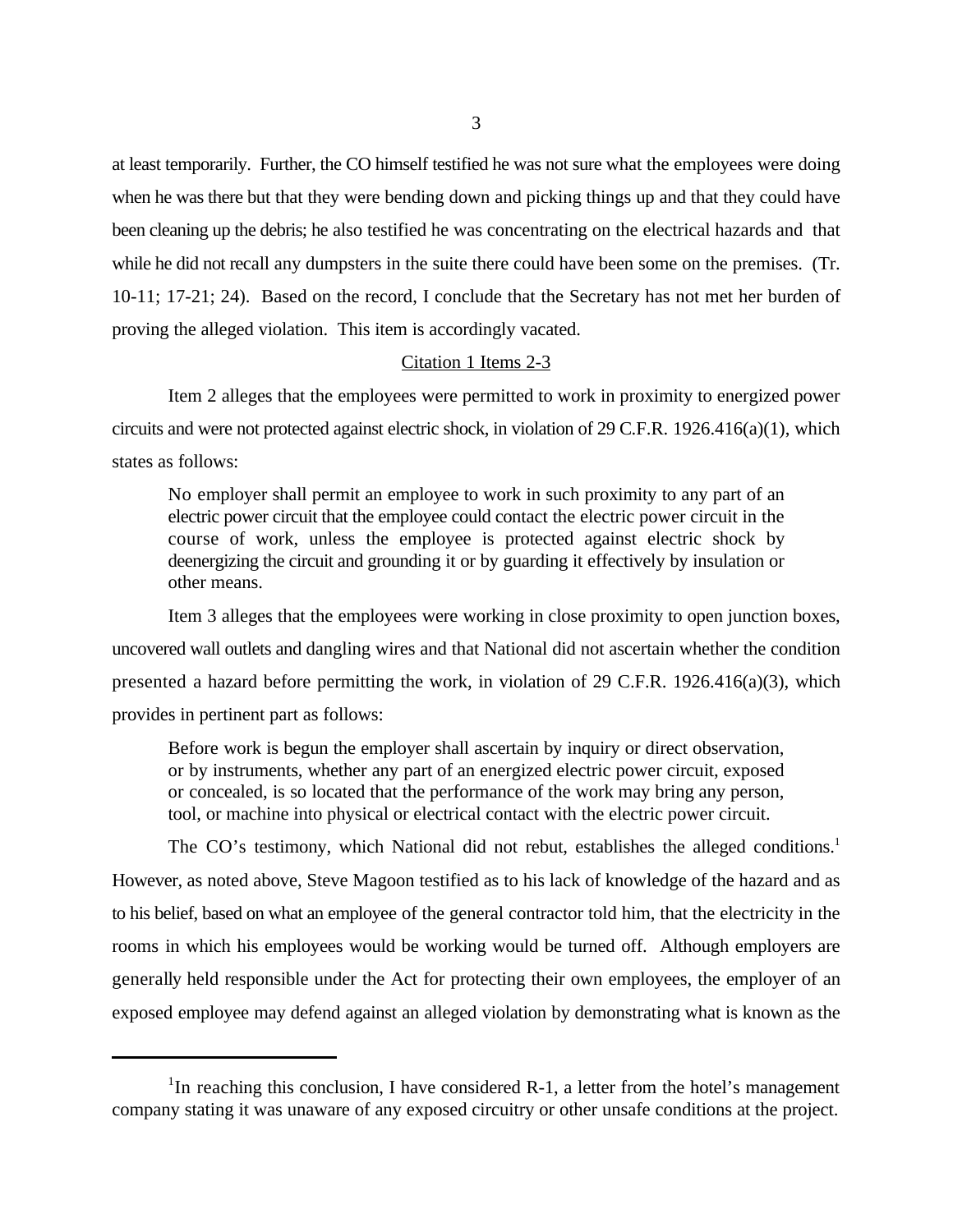multi-employer work site defense; to establish this affirmative defense, the employer has the burden of showing that it did not create or control the hazardous condition, and either (1) that its exposed employees were protected by realistic measures taken as an alternative to literal compliance with the cited standard, or (2) that it did not know, and could not have known in the exercise of reasonable diligence, of the hazardous condition. *See, e.g., Weisblatt Elec. Co., Inc.*, 10 BNA OSHC 1667, 1668 (No. 79-2537, 1982). While it is clear that National did not create or control the hazard of the live circuitry, it is equally clear that the company should have known of the hazard and taken measures to protect its employees. National's reliance on the prior representation of an employee of the general contractor that the electricity would be turned off was not reasonable, especially in view of the contrary information the CO received and the fact that National could have learned this same information or checked the circuitry itself before permitting its employees to commence working in the suite. Items 1 and 2 are therefore affirmed as serious violations.

The Secretary proposed a penalty of \$1,250.00 for each of these items. The CO testified that these penalties included reductions for the company's small size and lack of history of previous violations but no reduction for good faith due to National's failure to assess the situation before allowing the work in the suite; however, the CO also testified that National's foreman stopped the work "immediately" upon being informed of the hazard, and Magoon's testimony about the safety training provided employees was unrebutted. (Tr. 18-21; 24-26; 38-39). On balance, I conclude that a penalty of \$1,000.00 for each of these items is appropriate.

#### Conclusions of Law

1. Respondent is engaged in a business affecting commerce and has employees within the meaning of section 3(5) of the Act. The Commission has jurisdiction of the parties and of the subject matter of the proceeding.

- 2. Respondent was not in violation of 29 C.F.R. § 1926.25(a).
- 3. Respondent was in serious violation of 29 C.F.R.  $\S$  1926.416(a)(1) and (a)(3).

### Order

Based on the foregoing Findings of Fact and Conclusions of Law, it is ORDERED that: